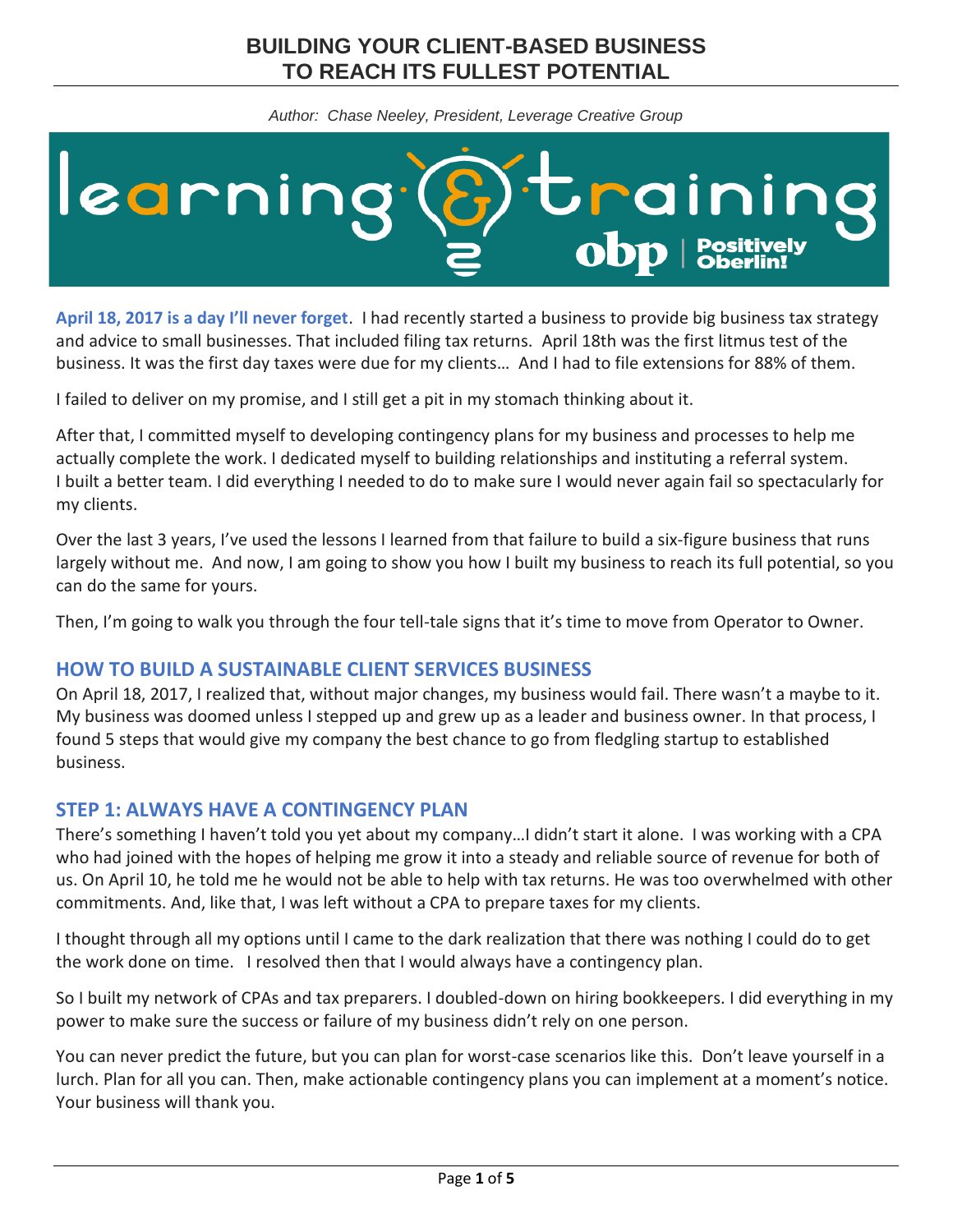# **STEP 2: MAKE YOUR BUSINESS PROCESSES**

In a business management company, there are many repeatable tasks you have to do over and over again. You have to make tasks like that into processes.

When I think of companies who excel at process-building, I think of McDonald's. They have something called Hamburger University — a campus dedicated to teaching McDonald's management how to implement the processes that have made the brand so successful.

I didn't go full *Hamburger U* on my business, but I did take intentional steps to implement processes to make sure no single team member was responsible for any task completely by themselves. You can do the same thing in your business.

Is there a task that you handle multiple times a month? Make a simple screenshare video of it, and distribute that to team members. See who has an aptitude for it. Let them try to implement the process, and then refine it. (I love the Chrome extension Soapbox for this.)

## **STEP 3: BUILD CLIENT RELATIONSHIPS**

Make sure your client relationships are two-sided. Know about your clients. Ask about their family. Know their major goals for their businesses.

There are several important reasons to do this (not the least of which is to be a caring human being), but a huge reason is this: When you know your clients, they're more likely to stick with you when you make mistakes… And you *will* make mistakes. It's just a part of running a business.

So, be intentional to build those relationships, and be sincere. Clients can tell when you're building a relationship for your own benefit. That cannot be the primary reason.

**In a client business, you must care**. Your client's problems are your problems. So, rejoice when they succeed, and get angry when they are angry. Cry when they cry. Believe in them when no one else will. Work for them as hard as they work for themselves.

## **STEP 4: BUILD A REFERRAL SYSTEM**

When you focus on client relationships, a **natural** result will be that they will tell their friends (who are often other ideal clients for you) about your business. Because they are going to tell friends anyway, be sure to build a referral system that actively asks your clients for referrals.

We all know that a client-based business will inherently have churn. This simply means that people who were once clients will leave your service-based business for a particular reason or no reason at all. A referral system allows you to plan for churn, while also providing you with a steady stream of qualified leads.

#### **Here are some ways you can build a referral system:**

- Make it clear from the beginning of the client relationship that you are a referral-based business
- Make sure to express appreciation for (and to!) the person who referred the potential client to you
- Give the potential client a bonus or incentive for joining through a referral
- After a successful outcome, ask your client to refer people whom they think would also benefit from your services

A request for a referral is not a burden to your clients when you ask well. It's allowing them to be the hero of their friend's story by providing that friend a much-needed solution. So don't be afraid of this step.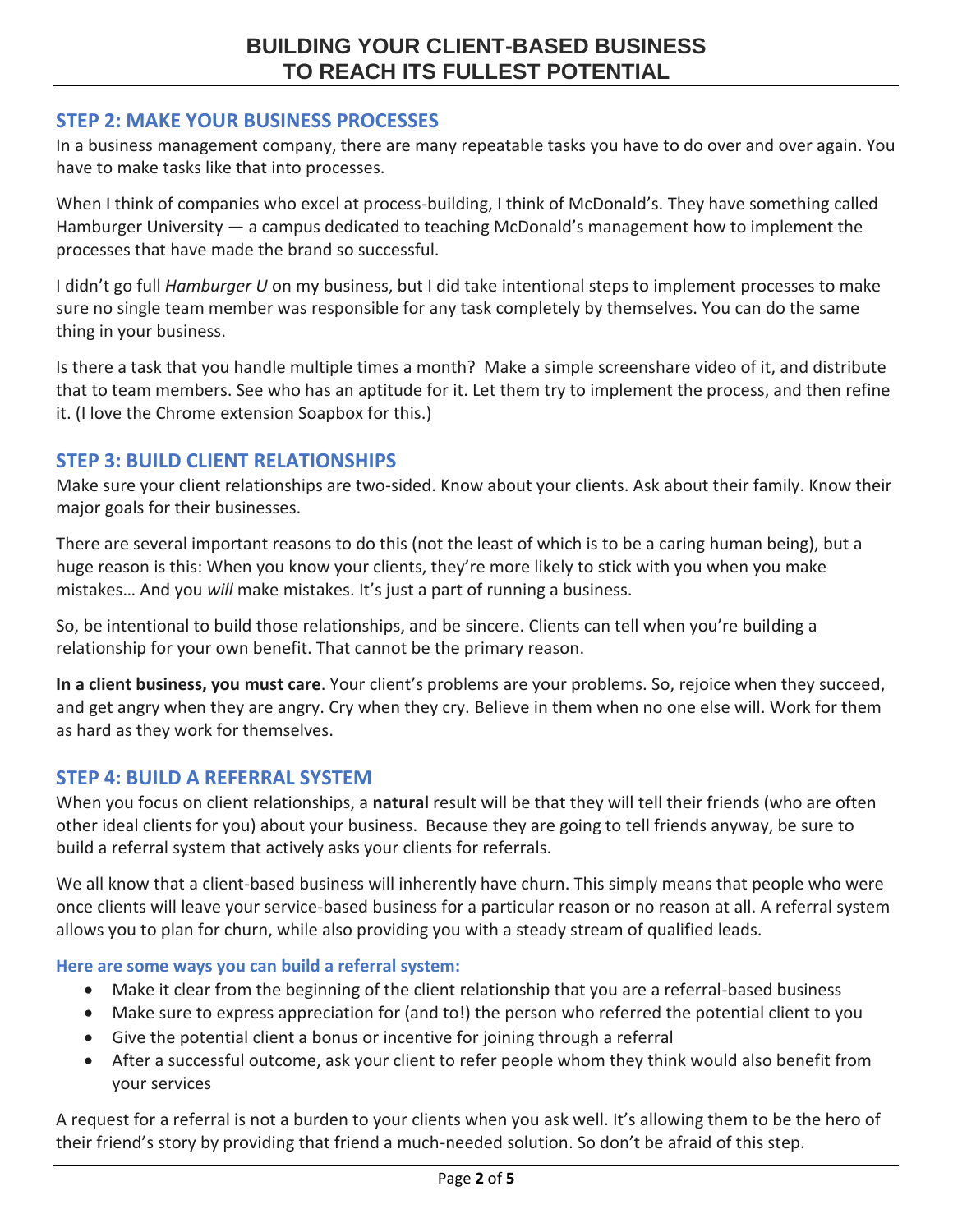## **STEP 5: BUILD A BETTER TEAM**

For your business to reach its full potential, you must always be building a better team. You need reliable experts who can communicate clearly with you and/or with your clients.

## **Here are 3 quick pieces of advice for building a better team:**

### **1. Leave no stone unturned.**

I've found great team members online, through traditional recruiters, and through friends. You have to look for people anywhere people are looking for work. Get creative with this step.

#### **2. Don't settle for non-experts.**

Get team members who know what they're doing and who can train others to do the same. Don't settle for non-experts. Remember, it's your company, so you can be creative in how folks are paid (equity, profit participation, retainer, etc.). Don't be afraid to get creative if it means securing an expert.

#### **3. Don't be afraid to negotiate.**

Even when you're ready to hire someone, don't be afraid to negotiate. The future of your business depends on your ability to not only create new business, but also to manage costs. Keep an eye on both facets when you're hiring.

## **Moving from Operator to Owner**

By January of 2018, I had created a sustainable business, but I knew I wasn't firing on all cylinders yet. I could tell something was missing. I started remembering stories (or reading them in the news) of founders being pushed out of the leadership of their companies, and they made me think:

#### **What if** *I* **am the reason the company isn't reaching its full potential?**

If I had a board of directors, would they fire me? When I started to ask myself these questions, I quickly began to recognize four tell-tale signs that made me realize it was time to move from operator to owner.

**So, if you see these things hindering your business, it might be time to fire yourself.**

# **Four Tell-Tale Signs It's Time to Step Back**

## **#1 YOU'RE THE BOTTLENECK**

This is a difficult sign to see, or at least to admit. You love your business. You built your business, and you want to make sure everything goes off without a hitch…especially regarding the relationship with your clients or customers. And yet, your customers are getting frustrated because they're feeling neglected.

Their emails and calls go unanswered for days. The fulfillment of orders is slower than they are used to. And, heaven forbid, things start to fall through the cracks. Deadlines are missed. Fees are incurred.

If you're like me, you tried to hide this step by hiring help. You may have started with an executive assistant. Then, you found experts who could handle specific tasks, but ultimately, you were still the final say-so…And you were holding things up.

#### **Here are four clear signs you're the bottleneck:**

- 1. Your response to internal communications is 24 hours behind
- 2. You missed multiple internal deadlines on an important project
- 3. Your first words to clients or customers is, "Sorry for the delay…"
- 4. You missed an external deadline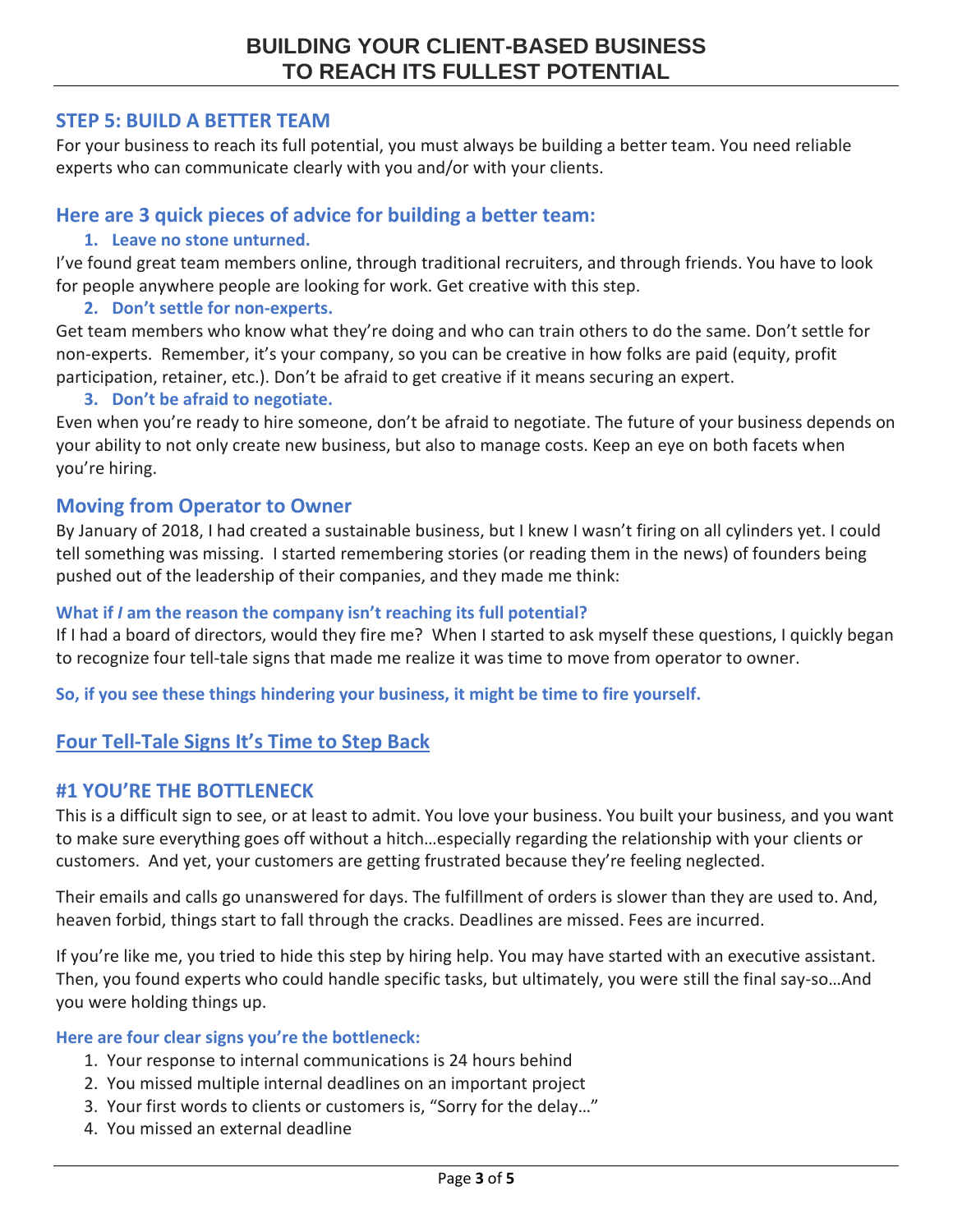# **BUILDING YOUR CLIENT-BASED BUSINESS TO REACH ITS FULLEST POTENTIAL**

18 months ago, I thought this might be a problem. 12 months ago, I was sure. Bottlenecking can happen for a variety of reasons, but for me, the reason was because of the next tell-tale sign…

## **#2 YOU CAN'T DO THE WORK**

I started my business because there was a huge demand for the service I wanted to offer. So I built the team, and then I realized that, because I was too busy to do the work, I had built a business for someone else!

It was a business I was passionate about. It was a business that allowed me to fulfill my life's purpose helping others reach their full potential, but it was a business that required specialized labor. Labor that I could learn, but that I wasn't trained in. Sound scary? It was!

You may find yourself in a similar situation. You saw a need for an app or SaaS company that didn't exist, but you're not a developer or designer.

You built the team, but you can't identify the problems or oversee the work. This is an issue! But maybe it's not that explicit. Maybe instead, you built something you were versed in, but to grow it, you need to take on more complex scenarios you're not comfortable running point on.

You may also just be overwhelmed by the volume, so much so that you've been paralyzed in implementing solutions or processes.

All of these are tell-tale signs.

## **Here are two clear signs you can't do the work:**

- 1. You don't know the answer to a team members' question and/or don't have the team resources that would know the answer
- **2.** Your spend on team is 10x more than your profit margin + your salary (This might be ok in some instances of scale, but for a start-up with revenues below \$1M, it's an issue.)

## **#3 YOUR BUSINESS IS GROWING IN SPITE OF YOU**

I was fighting to keep my business and my client work above water. And no matter what I did, clients still referred business to me. I had to put a cap on the growth of the business. So, I turned off the faucet of referrals and said, "No more!"

That's obviously not ideal.

You want your business to grow. Maybe you're not looking for the unicorn growth of Amazon or Netflix, but you also know that a stagnant business dies.

Here's what I recognized: By bringing on a president (someone to take my job), I could double the capacity of the company. My business wasn't reaching its full potential, because I was holding onto it as *my* business. It was growing despite my best efforts to hold it back.

Which leads me to my final point:

## **#4 YOUR BUSINESS CAN NO LONGER FULFILL ITS PURPOSE WITH YOU IN CHARGE**

This was the hardest part for me. When I did an honest survey of where my business was and where it could go, I saw that, with me in charge, the business would never fulfill its purpose.